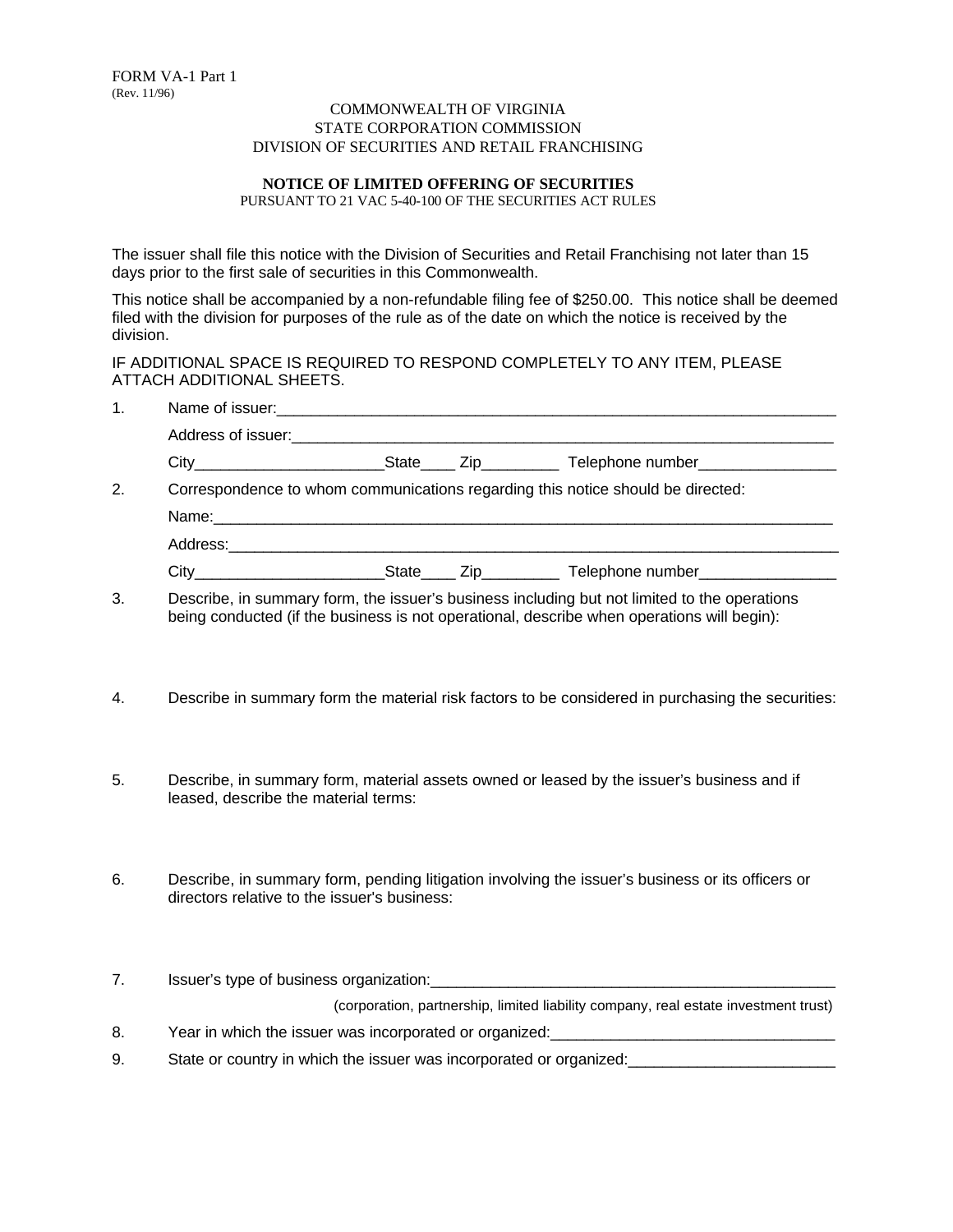10. Identify the exemption from federal registration on which the issuer is relying in connection with this offering:

(SEC Rule 504, Section 4(2) of the Securities Act of 1933, SEC Rule 147, other (specify))

- 11. List the other jurisdictions in which it is proposed that securities in connection with this offering will be offered or sold:
- 12. Indicate the nature of the issuer's securities that are the subject of this offering:

notes \_\_\_\_ debentures\_\_\_\_ stocks \_\_\_ evidence of indebtedness\_\_\_\_

bonds \_\_\_\_\_ partnership interests\_\_\_\_

shares of beneficial interest of a real estate investment trust\_\_\_\_

warrants or rights to purchase or subscribe to one of the above

other securities convertible into one of the above\_\_\_\_

13. Have securities of the same or a similar class as those that are the subject of this offering been offered or sold within the six months preceding the beginning of this offering?

|                                 | Yes<br>No                  |  |
|---------------------------------|----------------------------|--|
| Date of first sale in Virginia: | If "yes", explain briefly: |  |

14. Date of beginning of this offering: \_\_\_\_\_\_\_\_\_\_\_\_\_\_\_\_\_\_\_\_\_\_

15. Aggregate offering price of the securities intended to be sold in this offering: \$ Number of units offered: Price per unit offered:  $\frac{2}{2}$ 

 $\_$  , and the set of the set of the set of the set of the set of the set of the set of the set of the set of the set of the set of the set of the set of the set of the set of the set of the set of the set of the set of th

| Use of proceeds (be specific) |  |
|-------------------------------|--|
|                               |  |

- 16. State the aggregate offering price of the securities intended to be sold in Virginia, if different from answer to 15, above:  $\qquad$  \$
- 17. On a separate sheet; state the name, home address and position of each officer, director, general partner or trustee of the issuer, in the following format:

\_\_\_\_\_\_\_\_\_\_\_\_\_\_\_\_\_\_\_\_\_\_\_\_\_\_\_\_\_\_\_\_\_\_\_\_\_\_\_\_\_\_\_\_\_\_\_\_\_\_\_\_\_\_\_\_\_\_\_\_ Name **Position** \_\_\_\_\_\_\_\_\_\_\_\_\_\_\_\_\_\_\_\_\_\_\_\_\_\_\_\_\_\_\_\_\_\_\_\_\_\_\_\_\_\_\_\_\_\_\_\_\_\_\_\_\_\_\_\_\_\_\_\_ Home Address

\_\_\_\_\_\_\_\_\_\_\_\_\_\_\_\_\_\_\_\_\_\_\_\_\_\_\_\_\_\_\_\_\_\_\_\_\_\_\_\_\_\_\_\_\_\_\_\_\_\_\_\_\_\_\_\_\_\_\_\_ City, State, Zip Code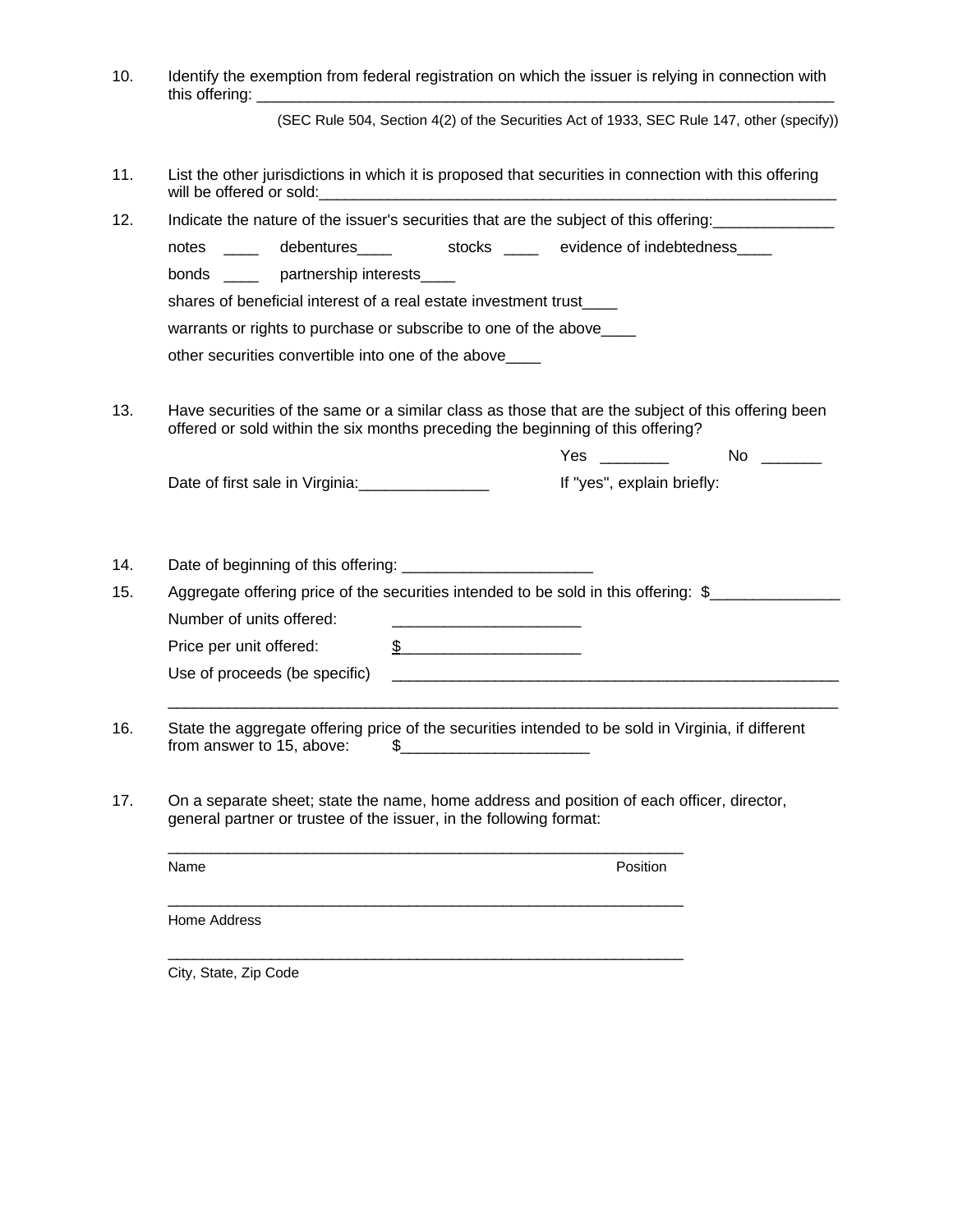18. Using a separate sheet if necessary, state the name and home address of each person who is, or will be immediately after completion of this offering, a beneficial owner of 10% or more of the outstanding class of voting securities of the issuer, in the following format:

| Name                                                                                                                                          | Position                                                                                                              |
|-----------------------------------------------------------------------------------------------------------------------------------------------|-----------------------------------------------------------------------------------------------------------------------|
| Address                                                                                                                                       |                                                                                                                       |
| City, State, Zip Code                                                                                                                         | <u> 1989 - Johann Barn, amerikan bernama di sebagai bernama di sebagai bernama di sebagai bernama di sebagai bern</u> |
| of the issuer under this offering, in the following format:                                                                                   | Using a separate sheet if necessary, identify all persons authorized by the issuer to sell securities                 |
| Name                                                                                                                                          |                                                                                                                       |
| <b>Address</b>                                                                                                                                |                                                                                                                       |
| <u> 1980 - Jan Samuel Barbara, menyebaran banyak banyak di sebagai perangan dalam pada pada pada pada pada pada </u><br>City, State, Zip Code | $\sqrt{2}$<br>Telephone Number                                                                                        |
| Is this person affiliated with the issuer? Yes __________ No _________                                                                        |                                                                                                                       |
|                                                                                                                                               | Type and value of any remuneration to this person for sale of securities (if "none", so state):                       |
| Is this person a broker-dealer or an agent of a broker-dealer? Yes No<br>Applicant's Signature:                                               |                                                                                                                       |
|                                                                                                                                               | <u> 1989 - Johann John Barn, mars an deus an deus Amerikaansk kommunister (d. 1989)</u>                               |
|                                                                                                                                               |                                                                                                                       |
|                                                                                                                                               |                                                                                                                       |

 $20.$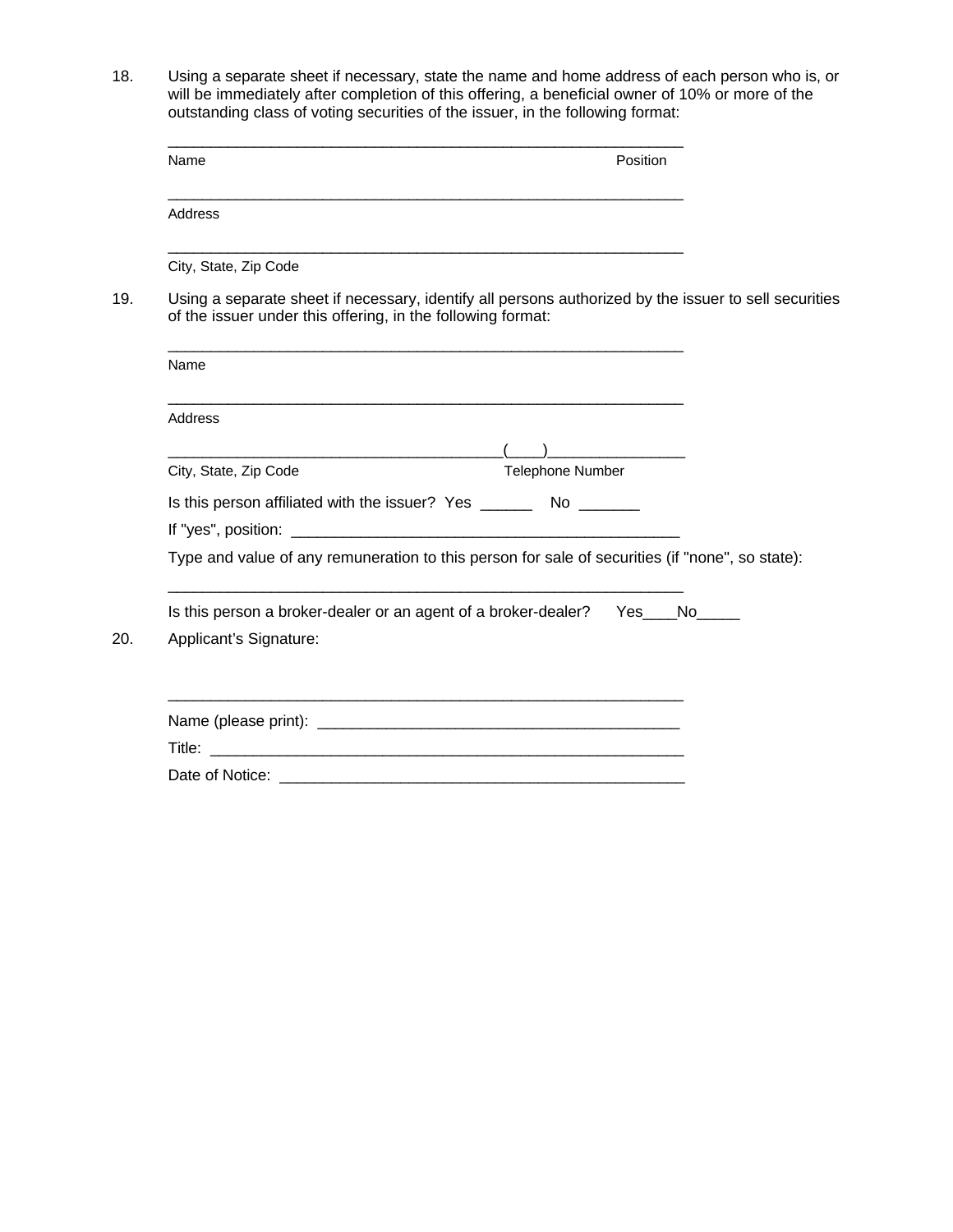## COMMONWEALTH OF VIRGINIA STATE CORPORATION COMMISSION DIVISION OF SECURITIES AND RETAIL FRANCHISING

## **NOTICE OF LIMITED OFFERING OF SECURITIES**

PURSUANT TO 21 VAC 5-40-100 OF THE SECURITIES ACT RULES

Issuer limited transactional exemption.

An issuer must deliver Part 2 of Form VA-1 or a disclosure document containing the information required by Part 2 of Form VA-1 to all purchasers, if:

1. Within 18 months prior to the first sale of securities under this rule, the issuer has issued or committed to be issued securities of the same or a similar class for consideration of a value 25 % or more below the offering price of securities to be sold under this rule, if the securities issued or committed to be issued constitute 10% or more of the securities of the same or a similar class outstanding at the beginning of the offering under this rule, or if the securities were issued or committed to be issued to an officer, director, general partner, trustee, or promoter of the issuer; or

2. The entire proceeds of the offering under this rule are not to be escrowed in a bank, as defined in the federal Securities Act of 1933, §3(a)(2), or a savings and loan association or similar institution as defined in the federal Securities Act of 1933, §(3)(a)(5), until completion of the offering.

(a) Indicate the names of officers, directors, general partners, trustees (if a real estate investment trust) or promoters of the issuer to whom any amount of securities of the issuer has been, or is to be, issued at a price of 25% or more below the offering price of this offering, regardless of the percentage of securities of the Issuer this represents, if issued or committed to be issued within the last 18 months.

| <b>NAME</b> | CLASS/TYPE | NO. OF SHARES | <b>PRICE</b> |
|-------------|------------|---------------|--------------|
|             |            |               |              |
|             |            |               |              |
|             |            |               |              |

(b) Indicate the names of any persons other than those named in paragraph (a), above, to whom securities aggregating 10% or more of the total securities outstanding at the beginning of this offering have been issued or committed to the issued within the last 18 months and which were issued or are to be issued at a price 25% or more below the offering price of this offering.

| NAME | CLASS/TYPE | NO. OF SHARES | <b>PRICE</b> |
|------|------------|---------------|--------------|
|      |            |               |              |